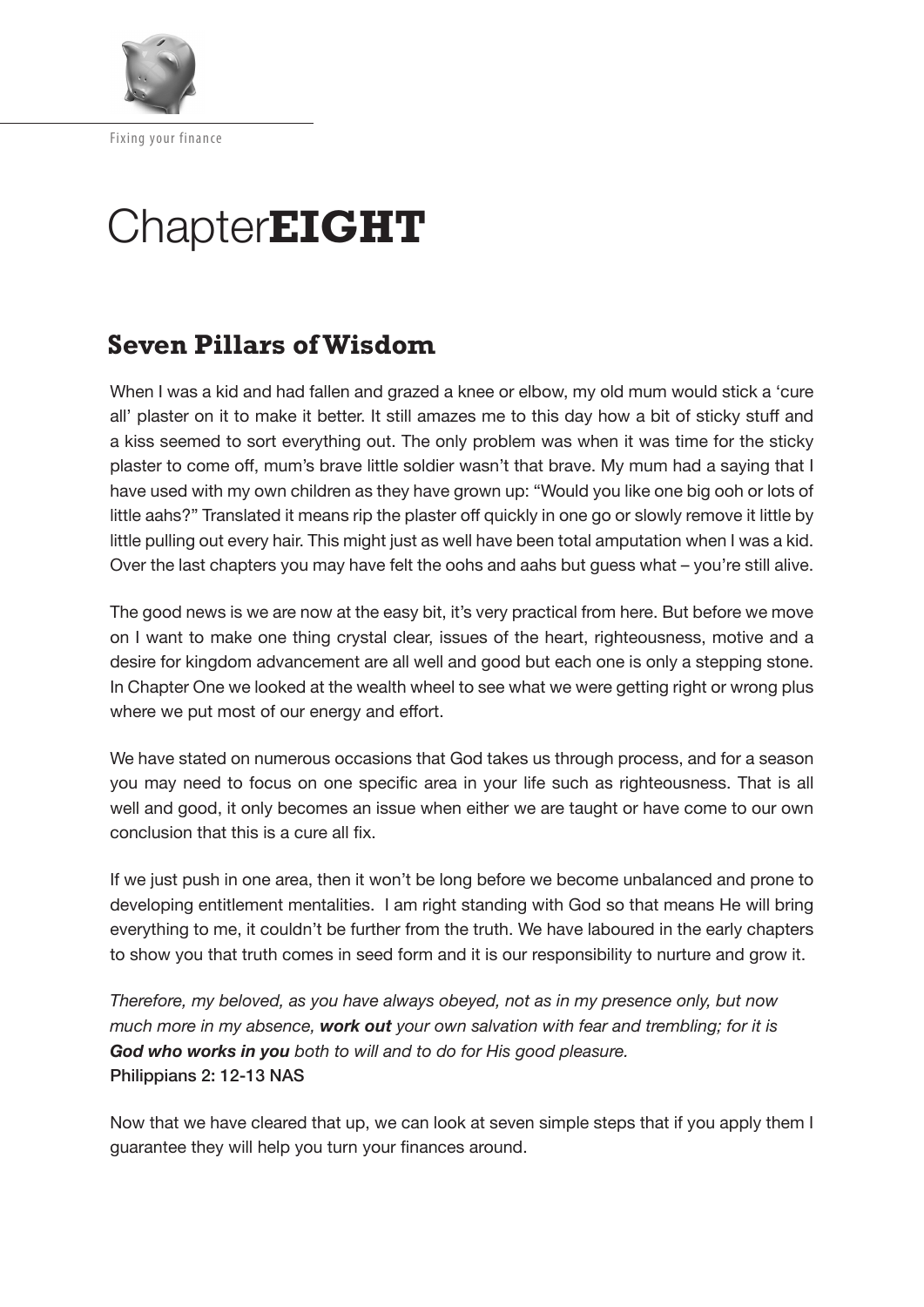

The plans of the diligent lead to profit as surely as haste leads to poverty. Proverbs 21: 5 NIV

*Plans fail for lack of counsel, but with many advisers they succeed.*  Proverbs 15:22 NIV

# **We desire to make plans to change our present and our futures.**

*A good man leaves an inheritance for his children's children, but a sinner's wealth is stored up for the righteous.* Proverbs 13:22 NIV

#### **We plan for: Holidays - Birthdays - Weddings - Christmas**

- Why not plan to be debt free giving an inheritance to our children and grandchildren whilst we are still alive?
- Why not plan to increase your giving next year?
- Having a desire to change is great but unless we take desire to action it will always stay a pipe dream
- It is your responsibility to take care of your house, we can't keep relying on a social system to bail us out
- One key to remember; The bank provides you with an umbrella then takes it away when it starts to rain...
- It doesn't matter what your background is, wherever you are from, we all have certain things in common when it comes to money:

# **We Earn it - Spend it - Save it - Invest it - Share it - Waste it - Lose it.**

Above are seven common outcomes for our money, so lets see the seven pillars of wisdom that will allow our finances to grow.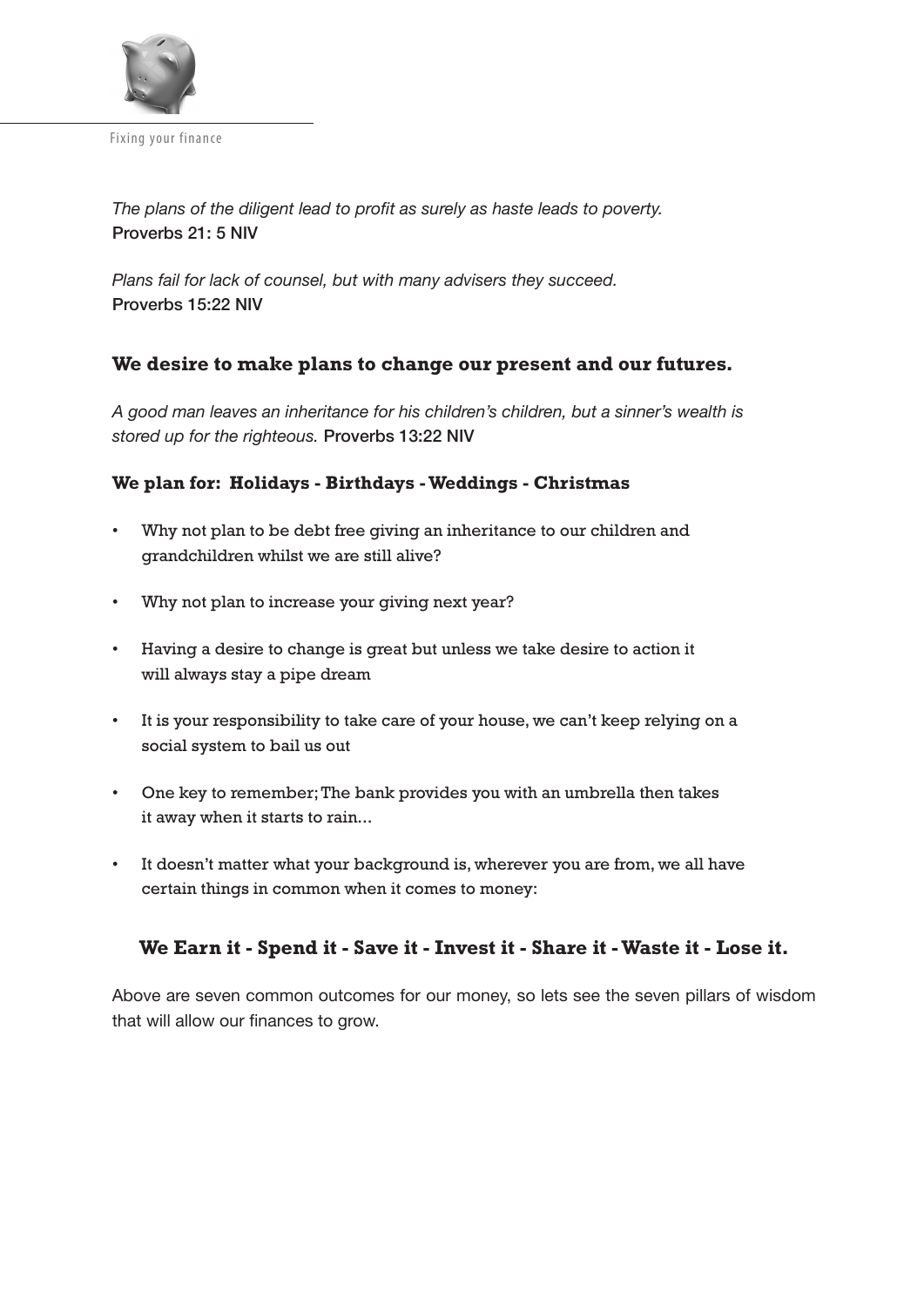

# **Pay yourself 10%**

The place were you earn a wage is your first pillar of finance. Whether you earn £10,000 or £100,000 the same rules apply, just imagine you have 10 hens and every day each hen lays one egg. Simple maths, once I have collected them all I will have a basket of 10 eggs. If I take out only nine of the eggs each day and leave one in the basket it won't be long until the egg basket starts to overflow. You may laugh at this simple illustration but if you started to apply this principle to your own finances in a very short space of time you will start to see the benefits.

I know from my own experience that very quickly you stop missing the one in ten, and in fact as you see your savings grow, you look for other ways to keep adding to it.

We are told that you should live within your means, in truth you should build your life to live below your means. I understand that for lots of us we can't change that overnight but we can move towards it. If I am carrying too much weight and my doctor tells me I need to lose four stone it seems too big a mountain. Yet if I set a goal to lose half a stone it is manageable. With this in mind don't beat yourself up and start with baby steps. But do start...

Where do we place most value? Is it in things that bring instant gratification like a great wardrobe, the latest phone, that car, exotic holidays, things that are quickly gone and forgotten? Or do you look for more substantial things, a house, a business or even land? If you don't leave anything in the pot, then it's the frst option. If you're saving, then it's only a matter of time before you have the latter. In learning to pay yourself 10% that is not a get out from paying your tithe of honour. You should never look to short change the Lord, bring your life into order so that you can make this a priority. We have mentioned earlier that God is not Pharaoh. He doesn't expect you to make bricks without straw or to get into debt to bring Him honour, start from where you are, even if it's a widow's mite. Just remember that the widow's mite was the best she could bring, remember our keys to give sparingly is to keep the best for yourself. As your situation changes look to increase your giving and bring it into alignment.

# **Why pay yourself 10%?**

Firstly it is manageable, secondly following our principle of honouring God with your wealth we see the example of Joseph from scripture.

*"And now let Pharaoh look for a discerning and wise man and put him in charge of the land of Egypt. Let Pharaoh appoint commissioners over the land to take a ffth of the harvest of Egypt during the seven years of abundance.* Genisis 41: 33-34 NIV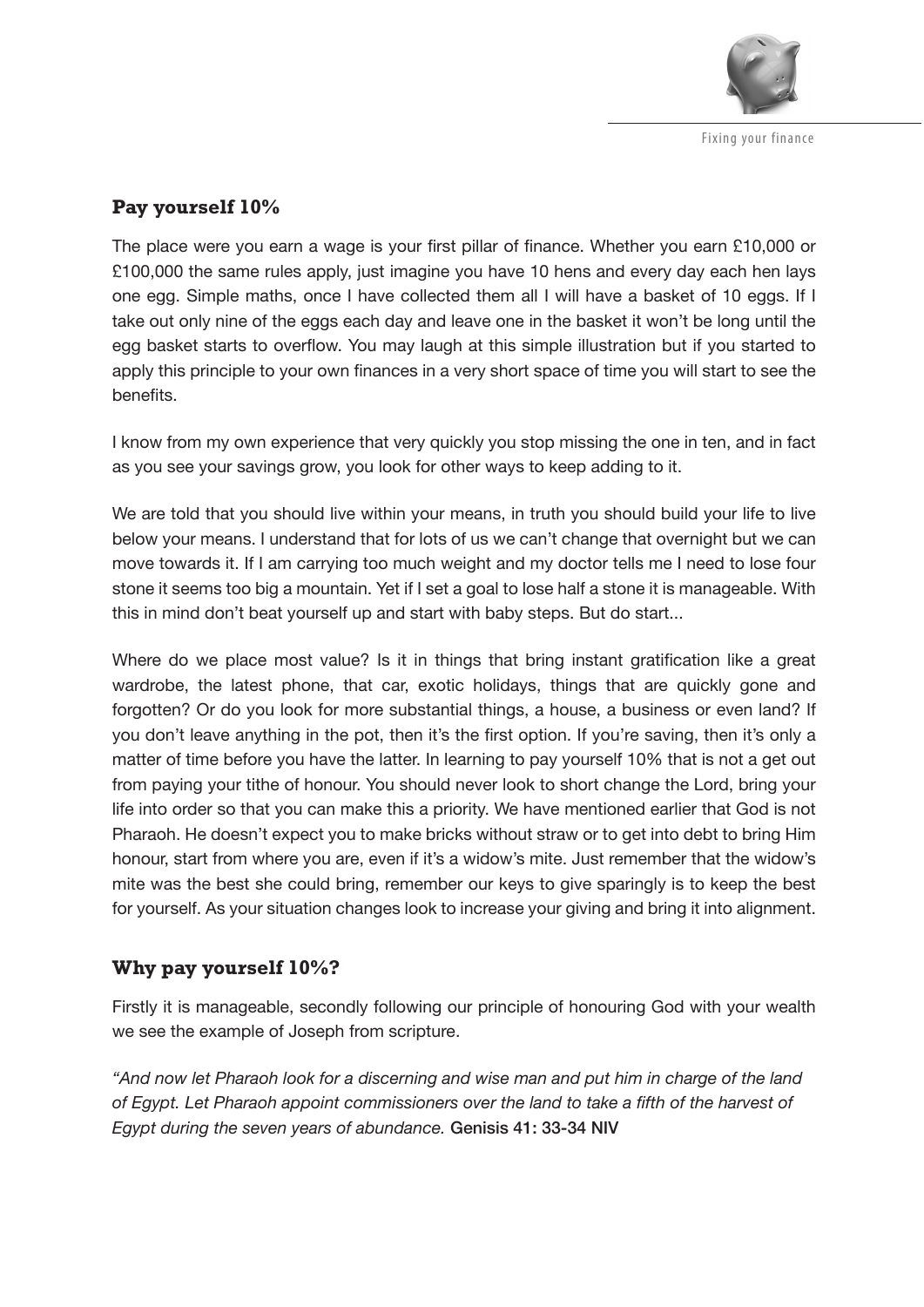

Whilst they had the ability to save/earn they saved a ffth 20%, you may be thinking 'great but I have more month than money without losing 20% from it. where do I start?'

# **Reduce your expenditure**

I feel the biggest reason we get into financial trouble is because we don't know where the money goes. On average each person fritters away at least 13% of what they have. If someone was to ask you where your money went you would be scratching your head. One couple I helped some time ago asked if I could help them bring their finances into order. The wanted to have a child but thought they could never afford it if his wife had to reduce her working hours.

When we broke down their general week we found out that they had three take-away nights a week with a DVD. On their calculations they were spending between £55 - £60 per week. Just by cutting this out the money they were going to lose was covered. Another interesting fact is that you are more likely to get divorced than you are to change bank. Years ago loyalty had its benefits but not anymore. Use one of the many comparison websites available and find the best deals on gas, electricity, credit card debt. Many companies offer 18 months interest free on credit card transfers, the 10% you are paying yourself should be used to reduce and clear existing debts. Always pay off the highest interest debts first. Yes but I thought you said save? At present the return you are getting from the bank in interest is nothing like the interest charges you are paying, so you are saving by getting rid of your debt.

Using our diet example no one likes to be told to go on a diet but if it's reframed as healthy eating I don't feel like I am missing out. So if someone tells you to budget, something inside fights against it but if you can see the benefits growing then it's easy to swallow.

#### *Just tell yourself this is not a budget but a destiny decision.*

*One way of looking at it is ask your self a question before you make a purchase, "Do I want it or do I need it"?*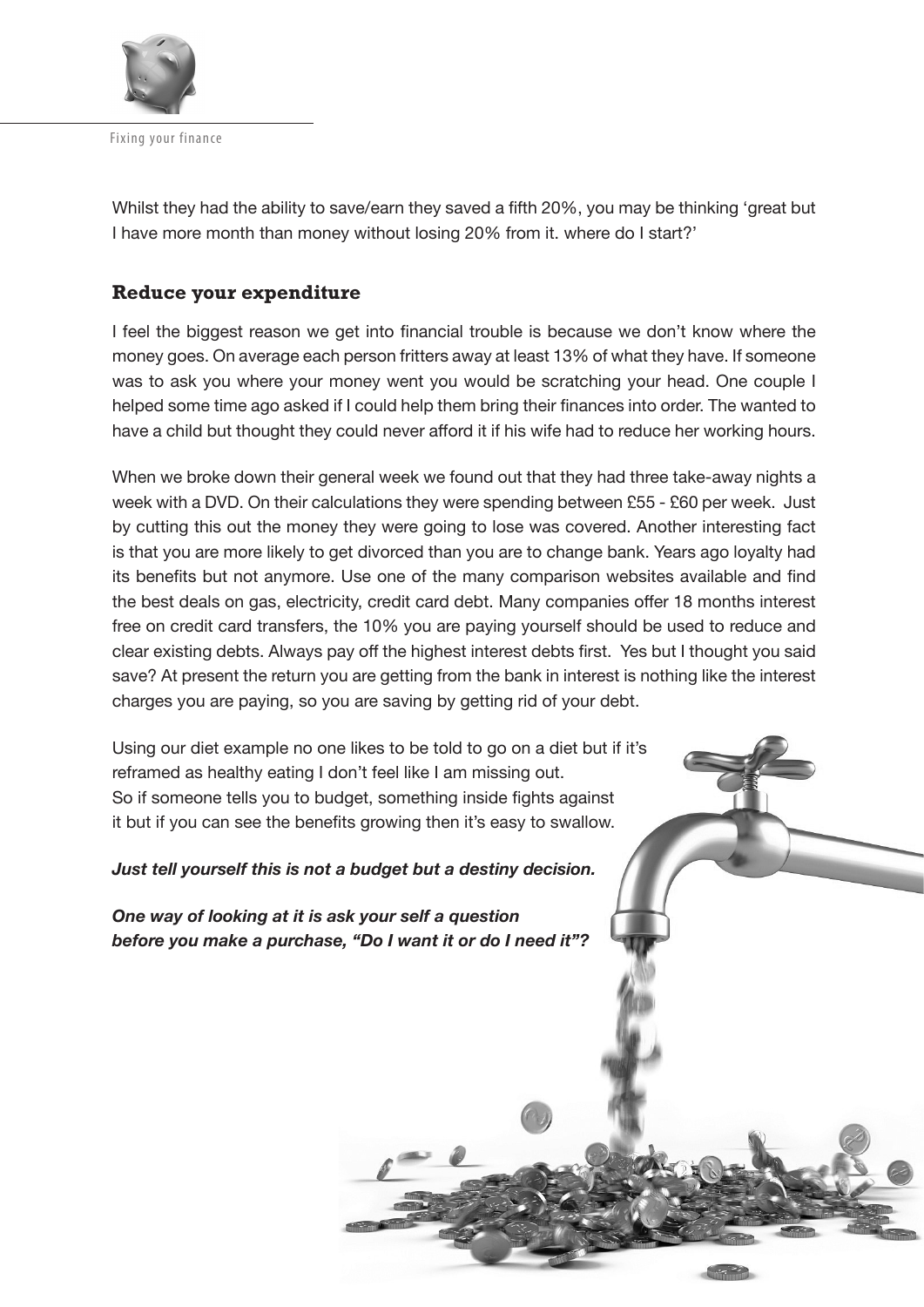

### **Start with what is in the pot:**

**Money that comes in:** *wages, allowances, investments*

**Money that goes out:** *Tithe, tax, living expenses, past living expenses (old debt or things you are still paying for)*

If you can't get the two to balance you can never get to the next stage: Savings that can purchase items with increasing value, houses, land, gold and silver. Below are a few tips to help when you are making a destiny decision.

- 1. Shop with a list and stick to it, don't shop when you are hungry you buy more
- 2. Pay off your credit card as soon as possible
- 3. Use your gym membership
- 4. Cancel unused services on your TV and phone
- 5. Transfer to an interest free credit card, cut up old cards
- 6. Make a packed lunch
- 7. Find the best deal on utilities, gas, electric, insurances, don't take it for granted you are on the best deal
- 8. When you get a rise put it straight into savings, you wont miss it, if you start to spend it you wont save it

If we stop buying on impulse it will make a huge diference at the end of each month. I never said live like a hermit by the way, still have treats just cut down the amount you have. This may seem a little strange but don't confuse generosity with stupidity, when we bail out others around us whether that is our kids or family. You can't be held responsible for them continually making bad choices, at times people have to learn consequence. If your kids feel they can run up store and credit card debt recklessly, and expect mum and dad to keep bailing them out you are being played. Puppy dog eyes and a few tears don't cut it.

> Don't allow other people's bad choices to make you feel guilty, I don't mean hang everybody out to dry, of course help where you can, but when people have an entitlement mentality, that it doesn't matter, they will take you down with them.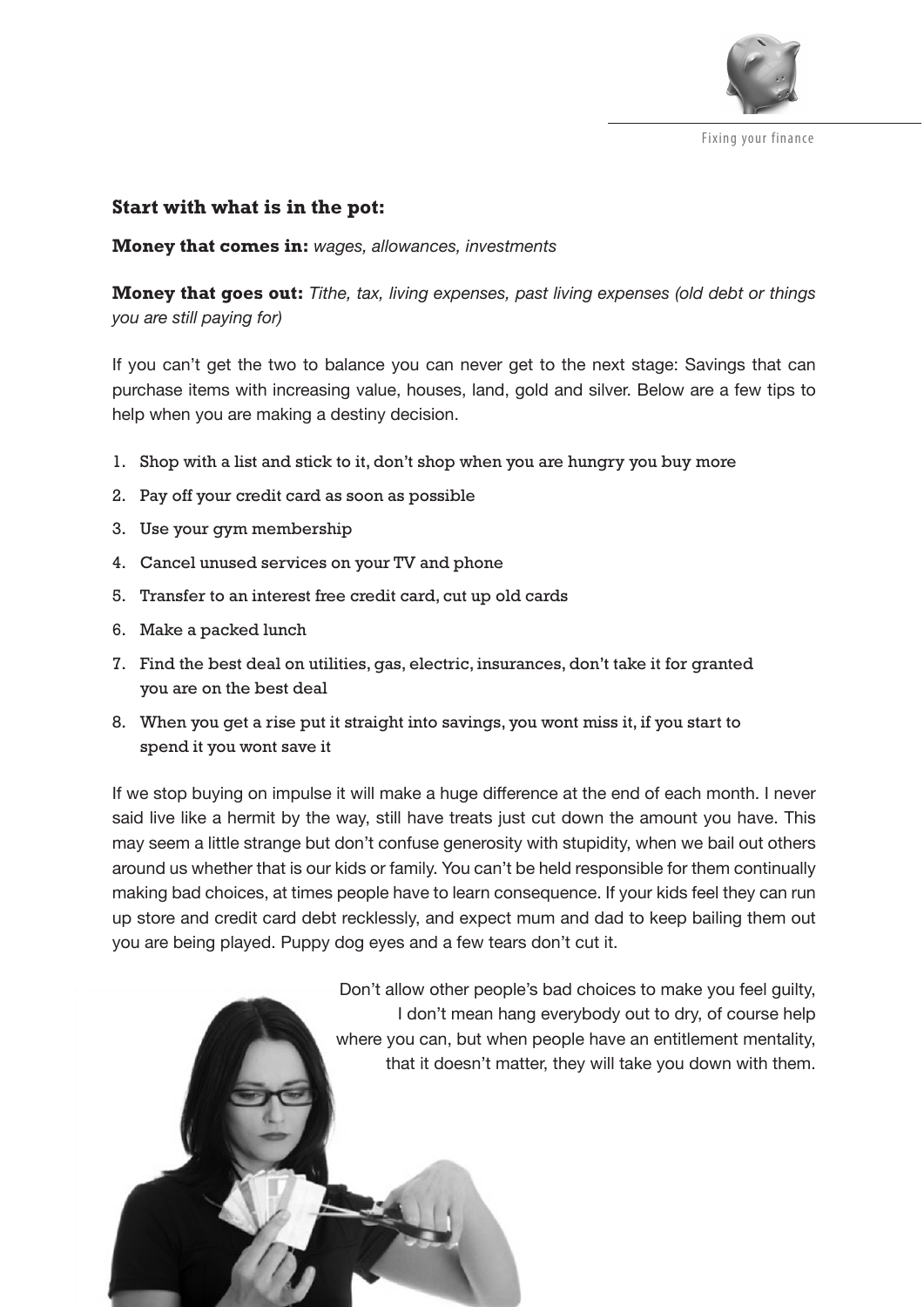

## **Put your savings to work for you**

Yes this may be easier said than done in the present climate, but even so, with a little research you can find a good return. If you are not sure where to put your money ask an independent expert, if someone promises you a quick return get out.

#### **A couple of rules before investing:**

- 1. Do your due diligence
- 2. Invest in things that at least guarantee you your initial stake back, the return may not be great but you won't get your fingers burnt
- 3. Don't send a mechanic to buy diamonds, deal with people in their right field of expertise
- 4. Don't deal with companies that only have an internet address
- 5. Invest in things that increase in value
- 6. Remember that if you put your money into stocks and shares that your portfolio will reflect you it must be balanced, investments come in three areas of risk, low - moderate and high. The promise of a high return may be enticing but the risk of losing everything is high.
- 7. Guard your treasure from lust

This is very similar to the last point but comes as a safety check. Belt and braces. In the TV sitcom Only Fools and Horses, one of the characters, Del Boy, is famous for making one statement: *"This time next year we'll be millionaires"*

The truth is when someone is selling you a service it's for their benefit not yours, plus when something comes into the arena of 'Joe Public' the smart money has already gotten out. Just incase you didn't know, the man in the pub is not the best man to give your life savings to! All that glitters is not gold, so don't be taken in by fancy colour brochures or an all singing and dancing website. Too many people have invested in property and holiday complexes only to find that nothing actually exists.

Another thing to be careful of is that once you have been scammed your details are often sold or passed on to other scammers who will try the same thing. Before you invest make sure you talk to your families, get some counsel and do your due diligence. If you ask for references follow them up, some people may be trading on references from years ago. Remember one thing it is easier to save a pound than it is to earn one.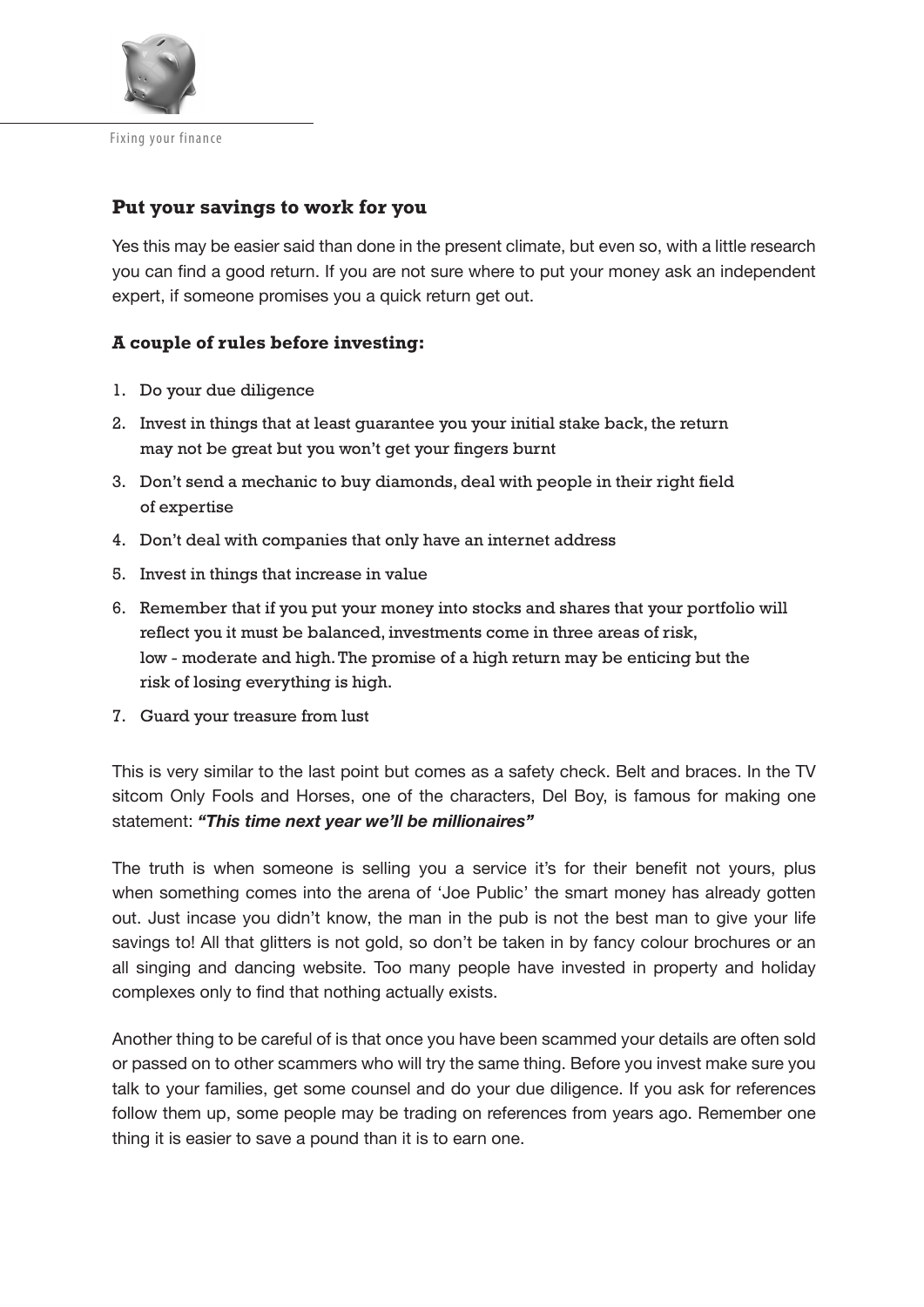

#### **Own your own home**

Buying your own home is normally the one biggest investment people ever make. I grew up in a generation where only 20% of the population owned the house they lived in, that all changed when Margaret Thatcher made it possible for people to buy their council houses. This fueled a generation of property hungry people who for the frst time were able to get on the property ladder. It gave people an alternative to just renting and in many cases the mortgage payment was less than the rental.

Things changed with the collapse of the subprime mortgage market when the bank fat cats thought they could continue to borrow cheap money without doing their own due diligence.

My parents could never see the sense in me wanting to buy a house when I got married, they felt that you were being trapped in someway. Owning your own home is not a status symbol but a statement of intent in our communities, we are putting down roots, we are here for the long game. One of the long term benefts of owning your own home is when we come to die we have a ready inheritance to pass to our children. In the climate that we fnd ourselves in it is getting harder and harder for our children to get on the property ladder, never has there been a greater need for financial intelligence. The giants you don't fight today, your children have to fight tomorrow.

# **Make provision for your old age**

Tomorrow belongs to those who plan for it today. We are not so naive to think that when we get to retirement age there will still be money in the pot to provide for our needs. We need to start to take action and responsibility to future proof our old age. If my pension is not going to keep me in the lifestyle I have become accustomed to then I need to fnd alternatives. One thing to do is to pool your resources with family or like minded people and develop additional revenue streams. Who would ever have thought that an idea of friends sharing information with each other could be worth billions? They called it Facebook...

### *One idea can change a generation. We serve a creative God, why can't He give you an idea for a business that can save your entire community?*

#### **On our basic maths course here is another equation:**

#### **4 Poor people + 1 Rich person** = 5 Poor people

*If you can't help people change their state then they will always be in need and you will be broke trying to bail them out.*

#### **Increase your ability to earn**

On point one, pay yourself 10%, we stated that everything starts from where you draw a